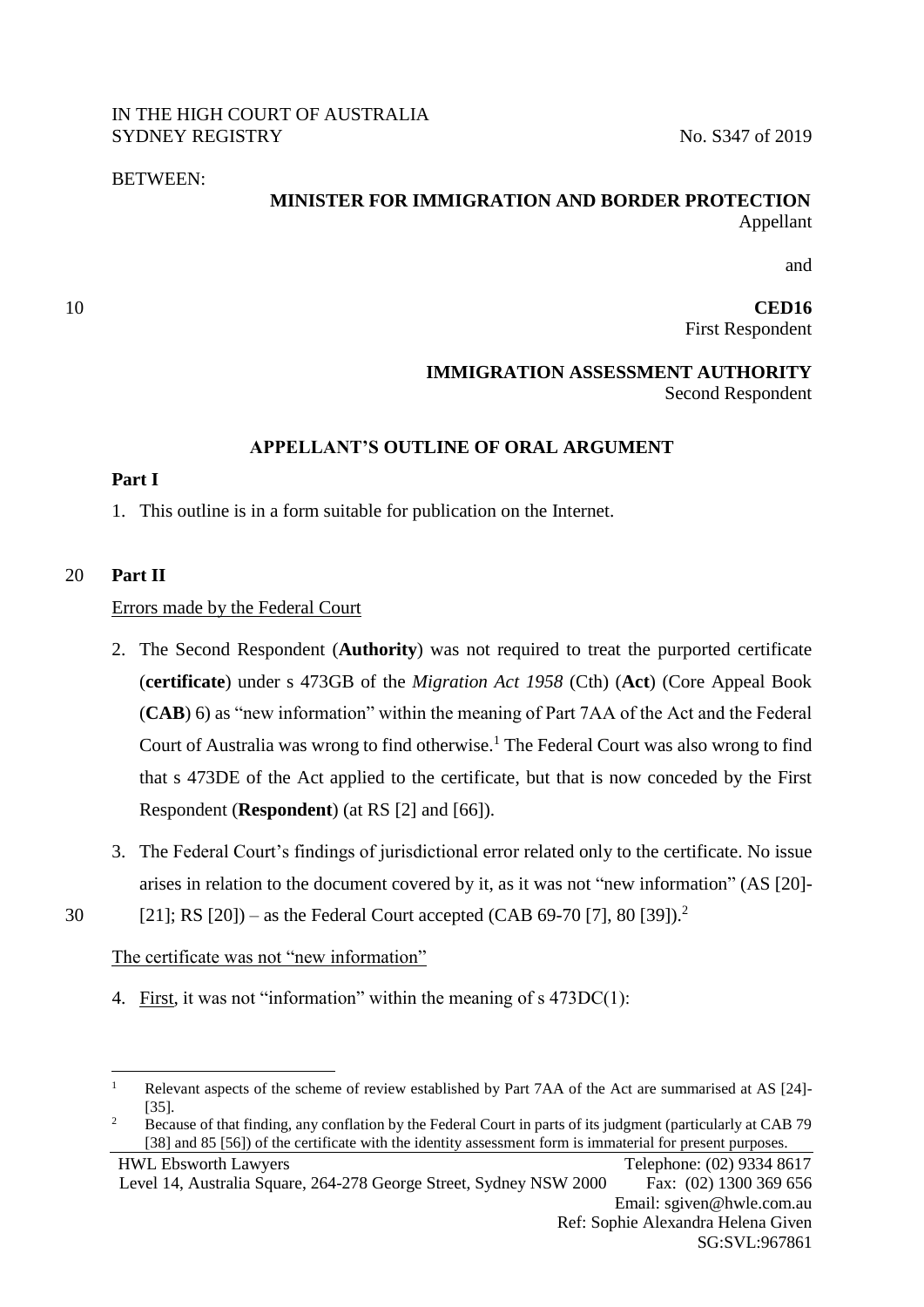- It contained no more than assertions as to the application of s 473GB (AS [37]). It was not "information" because it was not "*a communication of knowledge about some particular fact, subject or event*" 3 or *"knowledge of facts or circumstances relating to material or documentation of an evidentiary nature*".<sup>4</sup> It had no factual or evidential bearing upon the merits of the referred decision or the issues on the review (AS [38]; Reply [16]-[19]).
- Not being "information" in the requisite sense, it could not be "new information" (AS [39]).
- 5. Secondly, the essential requirement (for "new information") in s 473DC(1)(b) was not met 10 (AS [46]; Reply [20]). There is no evidence that the Authority considered that the certificate "may be relevant" (AS [46]). The Authority took no issue with the Respondent's identity.
	- 6. The Federal Court incorrectly considered that the certificate had to be "new information" only because it was not before the delegate when the decision under s 65 was made (AS [20] and [47], referring to the Federal Court at CAB 80 [39]-[40], 84-85 [55]-[57], 86 [60]).
	- 7. The certificate was not a part of the "review material" provided by the Secretary under s 473CB (AS [41]-[45]). The Respondent now concedes this (RS [27]; [34]). The Federal Court erred in holding or assuming otherwise at CAB 75 [28] and 78 [36]. This is a further reason why the Authority's reasons at CAB 9 [3] did not show that it considered that the certificate may be relevant to the review (AS [47]-[48]; Reply [21]).
- 20 8. Nor does anything else in the Authority reasons suggest that it saw the certificate to be of any substantive relevance to the review (AS [20], [46]; Reply [22]-[23]);<sup>5</sup> rather, it appears not to have been considered material to the decision (AS [48]).
	- 9. Given the absence of any duty upon the Authority to give reasons for procedural decisions (AS [35]), the Respondent is certainly not assisted by the absence of reference to the certificate in the Authority's reasons.

 $\overline{\mathbf{3}}$ <sup>3</sup> *Plaintiff MI74/2016 v Minister for Immigration and Border Protection* (2018) 264 CLR 217 at 228 [24]; *SZBYR v Minister for Immigration and Citizenship* (2007) 81 ALJR 1190 at 1196 [18].

<sup>&</sup>lt;sup>4</sup> *Minister for Immigration and Border Protection v SZMTA* (2019) 264 CLR 421 at 440 [28].

<sup>5</sup> A matter for its own assessment: *CNY17 v Minister for Immigration and Border Protection* (2019) 94 ALJR 140 at 145 [7].